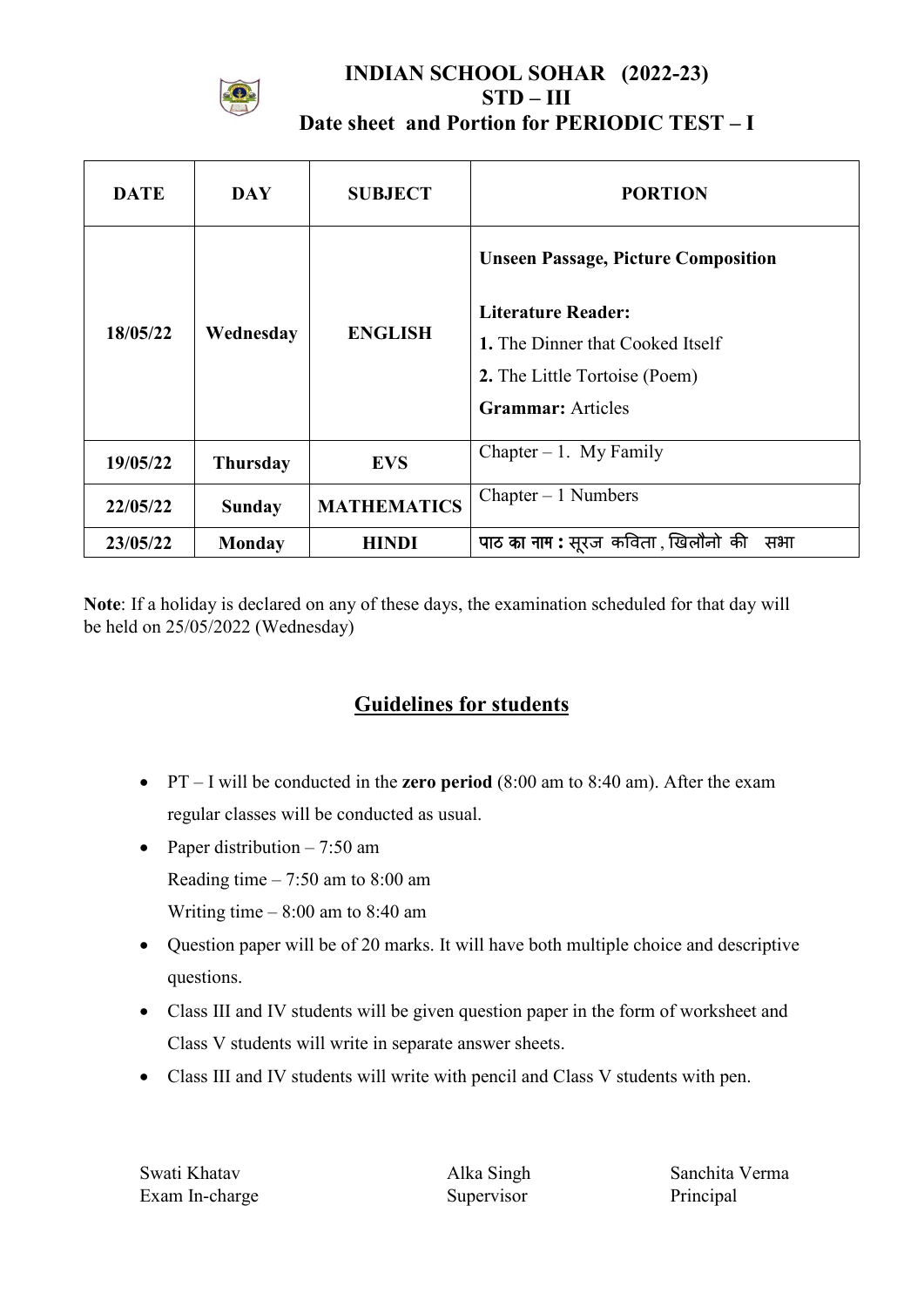

## **INDIAN SCHOOL SOHAR (2022-23)**  $STD - IV$ Date sheet and Portion for PERIODIC TEST - I

| <b>DATE</b> | <b>DAY</b>      | <b>SUBJECT</b>     | <b>PORTION</b>                                                                                                                                                                         |
|-------------|-----------------|--------------------|----------------------------------------------------------------------------------------------------------------------------------------------------------------------------------------|
| 18/05/22    | Wednesday       | <b>HINDI</b>       | पाठ का नाम : उपवन के फूल (कविता), तीन गडि़याँ                                                                                                                                          |
| 19/05/22    | <b>Thursday</b> | <b>MATHEMATICS</b> | <b>Chapter - 1 Numbers</b>                                                                                                                                                             |
| 22/05/22    | <b>Sunday</b>   | <b>EVS</b>         | <b>Chapter - 3</b> About Babies<br><b>Chapter - 5</b> Organ Systems<br>(Up to Digestive system $-$ Page No. 30)                                                                        |
| 23/05/22    | <b>Monday</b>   | <b>ENGLISH</b>     | <b>Reading Comprehension, Picture Composition</b><br><b>Literature Reader:</b><br>1. How the Moon Was Created<br>2. Four Seasons (Poem)<br><b>Grammar:</b> Concrete and Abstract Nouns |

Note: If a holiday is declared on any of these days, the examination scheduled for that day will be held on 25/05/2022 (Wednesday)

## **Guidelines for students**

- $PT I$  will be conducted in the zero period (8:00 am to 8:40 am). After the exam regular classes will be conducted as usual.
- Paper distribution  $-7:50$  am Reading time  $-7:50$  am to 8:00 am Writing time  $-8:00$  am to 8:40 am
- Question paper will be of 20 marks. It will have both multiple choice and descriptive questions.
- Class III and IV students will be given question paper in the form of worksheet and Class V students will write in separate answer sheets.
- Class III and IV students will write with pencil and Class V students with pen.

Swati Khatav Exam In-charge Alka Singh Supervisor

Sanchita Verma Principal